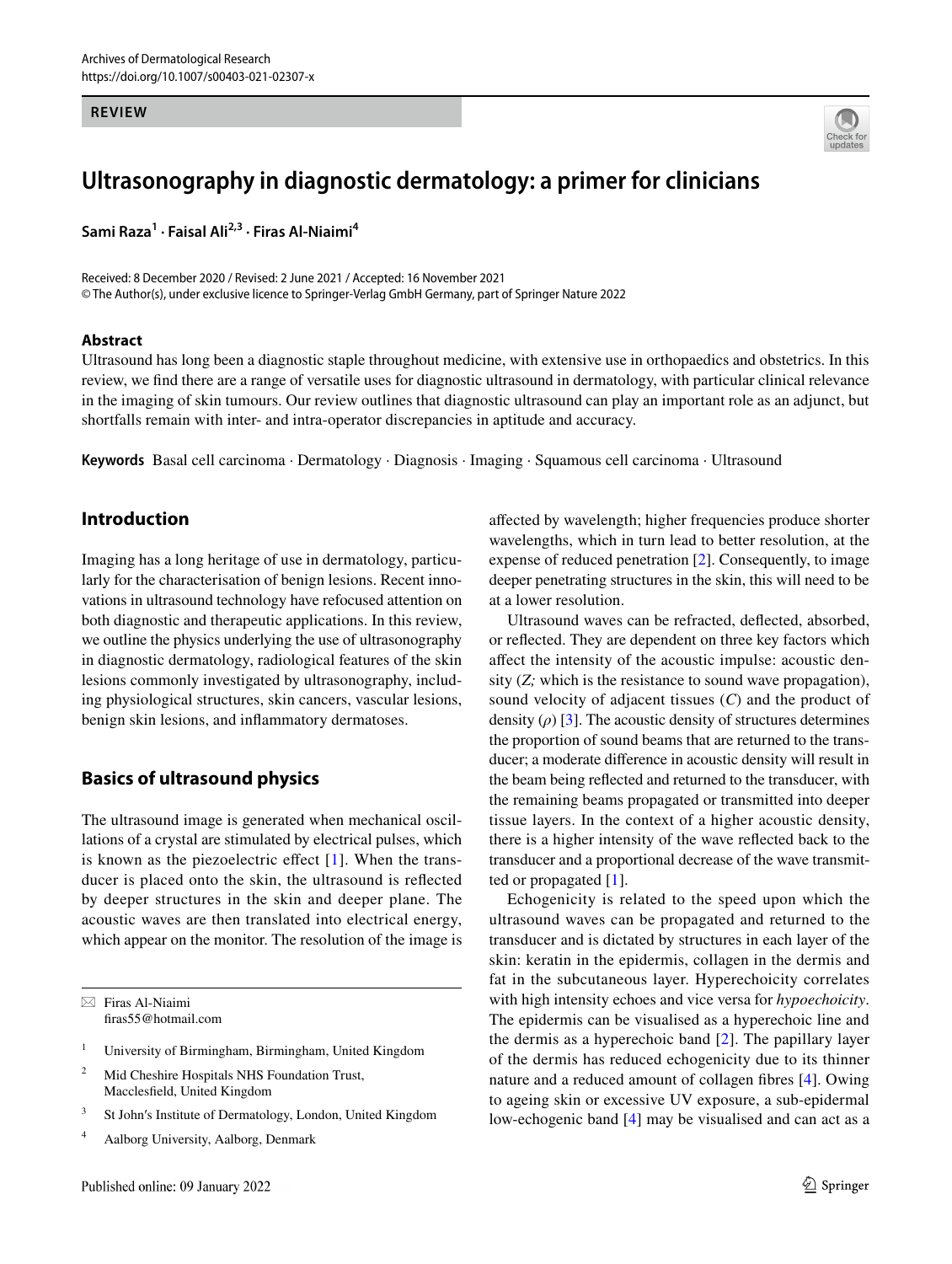surrogate marker for the consequences of photo-aging [\[5](#page-4-4)]. Appendages appear as well-demarcated anechoic structures, whilst vessels, connective tissue and fascia in the subcutaneous layer are hyperechoic [\[3](#page-4-2)].

To ensure standardisation of ultrasound procedures, a working group [\[6](#page-4-5)] suggested using a minimum frequency of 15 MHz and to use colour Doppler ultrasound, which helps diferentiate between types of lesions.

There is, however, a wide pricing discrepancy between diferent types of ultrasound units. Whilst small, point-ofcare units can be cheap, more premium ultrasound machines, particularly those that are larger in size and can produce higher quality images, can cost in excess of  $\epsilon$ 100,000. Given the recent backdrop of the COVID-19 pandemic and its potential to reduce healthcare budgets, healthcare commissioners and dermatologists should seek to select the most appropriate device in terms of image clarity and price, as there is an inevitable trade-off between pricing and clinical efficacy.

# **Applications in dermatology**

There are a wide variety of dermatological applications of ultrasound.

# **Lymph nodes**

Ulrich et al. [\[3](#page-4-2)] noted that a frequency between 7.5 and 15 MHz is ideal to detect regional lymph nodes. Normal lymph nodes that are not enlarged are not detectable on ultrasound due to a similar echo identity to the surrounding adipose tissue. Regional lymph nodes demonstrate an oval bi-zonal architecture, a cellular outer region with lymph follicles which produces a hypoechoic structure; the inner zone is hyperechoic due to connective tissue and vasculature. Axillary and inguinal lymph nodes demonstrate a three-layered morphology with the adipose tissue, producing a hypoechoic core. A metastatic lymph node is round, with a hypoechoic centre and necrosis, whereas an infamed variant is elliptical with a hyperechoic centre and central vascularisation.

## **Scars**

A clinical trial [[7\]](#page-4-6) sought to investigate a new method to reduce acne scarring. 19 patients with diferent degrees of acne scarring were recruited to assess unipolar fractional ablative radiofrequency with acoustic pressure ultrasound guided injection of a dermal injection of a preparation for the treatment of scars. The bioactive compounds in the injection included molecules that had anti-infammatory, whitening, and keratolytic properties. Patients had four treatment sessions at 3-week intervals. The results indicated signifcant improvement in acne scarring on the face, back, and shoulders  $(p < 0.0001)$ , with a progressive fading in total scarring on the face and back and shoulders at 2 months (57%; 49%) and 6 months (62%; 58%), with patients generally satisfed with their results. The authors concluded that this is an efective method to reduce acne scarring. This trial underlines the importance of dermatologists being adept at using ultrasound to treat a common sequela of acne to deliver both clinical and psychological results.

Lucas et al. [[8\]](#page-4-7) have identifed the relevance of ultrasound in patients with cosmetic scars. Hypertrophic scars are possible post-operative complications attributed to increased collagen deposits. In one study, ultrasound was a reliable tool in diferentiating the scar from healthy tissue with the added beneft that ultrasound, when compared to photographs in assessing wound healing following punch biopsy wounds, allowed to assess for any deep structural wound changes, whereas photography would only permit superficial assessment. In terms of wound healing, a separate study found ultrasound was efective in showing diferences between healing wounds and those that were non-healing. This could potentially allow investigating deep tissue structures without biopsies.

## **Dermal oedema**

In a comparison of ultrasound against magnetic resonance imaging in the assessment of dermal water [[8\]](#page-4-7), the authors concluded that ultrasound is more sensitive in assessing dermal oedema and is useful to assess conditions presenting with oedema, such as urticaria.

# **Skin tumours**

In principle, ultrasound utilisation in skin cancer straddles diagnosis, staging and treatment phases, and presents an opportunity to integrate this into the current workup of suspected tumours. The clinical application of ultrasound technology is summarised well by colleagues [[9\]](#page-4-8), who note the ability of ultrasound being able to categorise the thickness of skin tumours to determine whether the patient may warrant non-surgical therapies, such as brachytherapy. There is also the scope for it to allow for the streamlining of pre-surgical procedures, such as identifying the size and site of the excision, as well as the type of closure. We would stress that rather than being used as a sole diagnostic tool, ultrasound should be used alongside clinical examination and histopathological fndings to guide the clinician to a defnitive diagnosis and management plan (Table [1](#page-2-0)).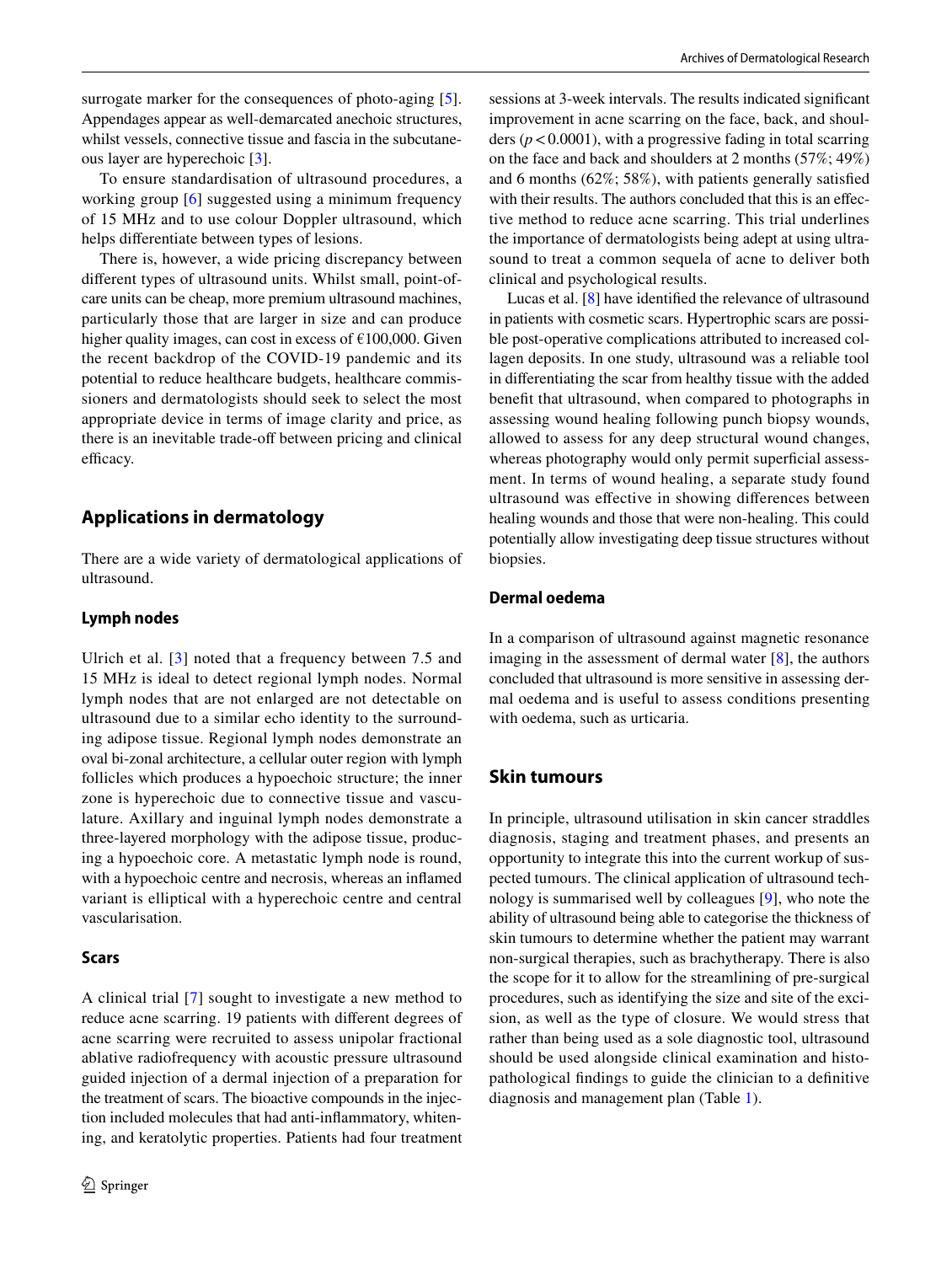<span id="page-2-0"></span>

| <b>Table 1</b> Summary of the appearance of skin tumours |  |
|----------------------------------------------------------|--|
|----------------------------------------------------------|--|

|                                     | Echoicity                | Defining features                                                |
|-------------------------------------|--------------------------|------------------------------------------------------------------|
| Basal cell carcinoma                | Hypoechoic               | Oval-shaped<br>Well-defined<br>Hyperechoic spots                 |
| Squamous cell carcinoma<br>Melanoma | Hypoechoic<br>Hypoechoic | No hyperechoic spots<br>Fusiform-shaped<br>Increased vascularity |

#### **Keratinocyte skin cancers**

Basal cell carcinomas (BCC) are hypoechoic structures, oval-shaped and are well-defned [\[5](#page-4-4)]. Artefacts may also appear as "angles at the bottom", where dilated vessels and giant cells become infamed, causing a hypoechoic band at the bottom; and as a "blurry tumour" due to infamed sebaceous glands. Ultrasound in superfcial and nodular BCCs strongly correlates with histopathological measurements post-excision, as it accurately predicted which tumours had subclinical extension beyond a 4 mm margin (48 out of 50 cases)  $[10]$  $[10]$ .

Squamous cell carcinomas (SCC) may present as welldefned hypoechoic lesions without the hyperechoic spots seen in BCCs [[5\]](#page-4-4).

Broadly in BCC and SCC, ultrasound enhances precision in Mohs surgery when assessing subclinical extension in larger tumours ( $> 1.74$  cm<sup>2</sup>) but is not as sensitive in small tumours in detecting smaller areas of extension. Limitations arise when there can be overestimation of tumour size due to infammatory infltrates creating hypoechoic extensions. It may also be difficult to view hyperkeratotic SCC lesions on high-frequency ultrasound and a frequency of 13–15 MHz may be required to visualise reticular dermal extensions in BCCs [[10](#page-4-9)].

Colleagues [\[11](#page-4-10)] also aimed to investigate how ultrasound could determine tumour margins and whether it would be successful in being able to determine the length and width of lesions in Mohs surgery. Ultrasound images were taken on the BCC and SCC tumours in longitudinal and transverse planes before excision and between Mohs stages. In the paired *t* tests, there were no signifcant diferences between clinical and ultrasound widths  $(t=-1.324, p=0.20)$  or lengths (*t*=− 1.093, *p*=0.29). For comparison of clinical evaluation and ultrasound in terms of tumour type, there was no signifcant diference between the widths and lengths of BCC (*t*=− 1.307, *p*=0.23; *t*=− 1.389, *p*=0.20) and SCC (*t*=− 0.342, *p*=0.73; *t*=0.427, *p*=0.68).

#### **Melanoma**

Melanomas are well-defned as fusiform hypoechoic lesions and have pronounced vascularity locally indicating malignant potential, but they cannot be distinguished clinically from benign melanocytic tumours. High-frequency ultrasound can discriminate melanomas less than or more than 1 mm in depth, which is a crucial factor when considering sentinel lymph node biopsy [\[5](#page-4-4)]. It can also detect in-transit ( $\geq$  2 cm from the primary tumour), satellite  $\left($  < 2 cm from the primary tumour) and nodal metastases [\[12](#page-4-11)]. Ultrasound correlates strongly with histological thickness when assessing melanoma thickness [\[3\]](#page-4-2). High-frequency ultrasound (20 MHz) correlates with larger melanomas  $(>0.76$  cm) in preoperative staging, but not as accurate in thinner melanomas. If a higher frequency of 75 MHz is used, it correlates strongly with lesions that have an average Breslow thickness of 0.4 mm [[10\]](#page-4-9).

A Cochrane review [\[13\]](#page-4-12) aimed to determine the diagnostic accuracy of ultrasound in skin cancer. In detecting melanoma, sensitivities for qualitative characteristics (hyperechoic, homogenous, and well-defned) were at least 83% (95% CI 75–90%). There was 100% sensitivity (95% CI 80–100%) for quantitative assessments However, the authors noted that studies were poorly reported and not all the studies were designed to be diagnostic test accuracy studies, which resulted in the authors having to estimate the sensitivity and specifcity in half of the studies using image descriptions. The authors were also concerned that up to 22% of lesions, including melanomas, were excluded in studies using qualitative interpretation of ultrasound as they could not be visualised.

A Cochrane review [[14\]](#page-5-0) investigated the accuracy of ultrasound in detecting nodal metastases in cutaneous invasive melanoma prior to sentinel lymph node biopsy (SLNB). The summary sensitivity for ultrasound to detect regional modal metastases before SLNB was 35.4% (95% CI 17.0–59.4%) and specifcity was 93.9% (95% CI 86.1–97.5%). When ultrasound was combined with fneneedle aspiration cytology (FNAC), it yielded a summary sensitivity of  $18.0\%$  (95% CI 3.58–56.5%) and a specificity of 99.8% (95% CI 99.1–99.9%). For PET-CT prior to SLNB, the sensitivity was 10.2% (95% CI 4.31–22.3%) and the specifcity was 96.5% (95% CI 87.1–99.1%). The authors hypothetically deduced that if there were 237 individuals with nodal metastases out of 1000 melanoma patients eligible for SLNB, ultrasound with FNAC could identify 43 patients with metastases and avoid SLNBs. There were limited data for the accuracy of primary and re-staging of melanoma.

The results do not completely support the use of ultrasound in detecting nodal metastases. There is relatively less sensitivity when ultrasound is combined with FNAC than ultrasound alone. Both have greater sensitivity than PET-CT. The authors noted that the assessing the thickness of thin tumours could be overestimated in 15% and underestimated in thick tumours in 7%.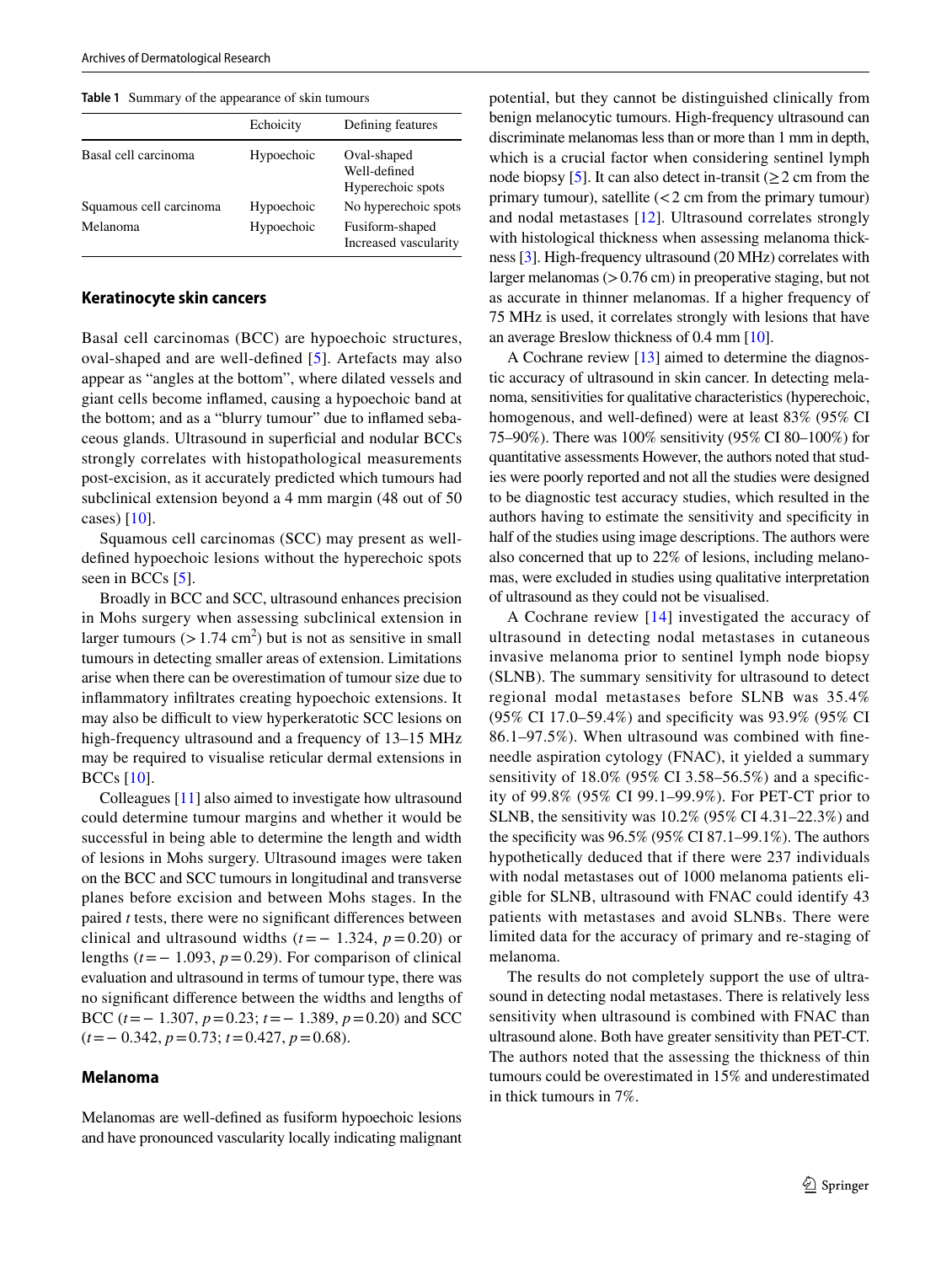Whilst there is a range of evidence supporting a variety of dermatological lesions, the evidence of diagnostic ultrasound in vascular lesions is relatively scarce.

Bandera et al. [[15\]](#page-5-1) noted that, ultrasound can identify infantile haemangioma (IH), congenital haemangioma (CH), and Kaposiform hemangioendothelioma, which are haemangioma variants. The latter appears as a poorly defned, large tumour which indicates heterogeneity in echogenicity, and it is a moderately to highly vascularised lesion. Like IH, there may also be calcifcations.

The ultrasound appearance of IH varies on the phase of haemangioma in terms of vascularity and echogenicity. During a proliferative phase, an IH appears as a hypoechoic and hyperechoic lesion, whereas in the involutive phase, echogenicity is increased with a decrease in size and reduction in blood vessel density and size. Anechoic lacunar lesions within the lesion are correlated to sinuous blood vessels.

CH also appears to present similarly to IH as welldefned, highly vascularised tumours. CH can be further classified according to their clinical evolution. Rapidly involuting congenital haemangiomas (RICH) present as uniformly hypoechoic structures, whereas non-involuting congenital haemangiomas (NICH) and partially involuting congenital haemangioma (PICH) are hyperechoic tumours; their blood vessels are tubular hypoechoic structures. In CH, particularly in RICH, calcifcations may be present. Like IH, there are also arterial and venous flows, and arteriovenous shunts present. Venous flows are more predominant in NICH. There are also venous thrombi in CH that are not present in IH.

# **Benign lesions**

# **Cysts**

An epidermal cyst appears [[12\]](#page-4-11) as a round, anechoic structure in the dermis or subcutaneous tissue, if the cyst is intact. During the infammatory and post-rupture phases, colour Doppler ultrasound may demonstrate increased blood flow. With ultrasound, the authors acknowledge the evidence that it signifcantly improves the sensitivity and specifcity for epidermal cyst diagnosis.

Ultrasound can visualise pilonidal cysts, which are in the inter-gluteal region. On ultrasound [\[5](#page-4-4)], they appear as ovalshaped hypoechoic pseudocystic structures. The cysts can be found in the dermis and subcutaneous structures with hyperechoic lines that refect the hair. Infammation may demonstrate enhanced peripheral vascularity. The authors note

the utility of ultrasound in detecting the extent of the cysts, as well as detecting axis and supporting surgical planning.

Trichilemmal cysts may also be detected, which originate from the outer sheath of hair follicles. They are commonly found in middle-aged women and on the scalp. Clinical presentation may be a lump with associated focal alopecia. Ultrasound may demonstrate a well-defned, anechoic, or hypoechoic structure in the dermis and hypodermis; the cyst be single or multiple in nature. Unlike epidermal cysts, they do not demonstrate a punctum, but may show a target-like structure with a hyperechoic centre containing hair tracts or calcium deposits and a hypoechoic rim. [\[5](#page-4-4)]

## **Pilomatrixoma**

The versatility of ultrasound in detecting benign tumours is demonstrated in pilomatrixomas [[12\]](#page-4-11). The tumours have irregular contours and may demonstrate red to purple discolouration. Ultrasound will show a target lesion that has a hypoechoic rim and a hyperechoic centre. Hyperechoic spots, associated with calcifcation, may be seen in the centre of the lesion in most cases, and low-velocity arterial and venous vessels are seen with colour Doppler ultrasound. With a potential misdiagnosis rate of up to 56% [[5\]](#page-4-4), the versatility and non-invasive nature of ultrasound is underlined as a potential medium to prevent further complications from pilomatrixomas.

## **Dermatofbroma**

On ultrasound [[5](#page-4-4)], dermatofbromas appear as oval-shaped heterogenous or hypoechoic structures. Occasionally, they may appear as both in the dermis, and less frequently in the upper hypodermis. Colour Doppler ultrasound may reveal a variable degree of vascularity from hypo-vascular to prominent blood flow.

The accuracy of ultrasound in detecting localised lesions of the skin was investigated [\[16\]](#page-5-2). It was determined to be a useful tool in the diagnosis of skin lesions. The referring diagnosis was correct in 73% of lesions, and the addition of ultrasound enhanced the correctness to 97% ( $p < 0.001$ ). The overall sensitivity stood at 99% (95% CI 98.9–99.5%), with a 100% specifcity (95% CI 96.4–99.9%) and a 99% diagnostic certainty (95% CI 99.0–99.5%). Ultrasound yielded higher correct diagnoses in every diagnostic category compared to the diagnosis at referral and was particularly signifcant for yielding a correct diagnosis for benign nonvascular lesions (96% and 80%, respectively) in 1998 lesions.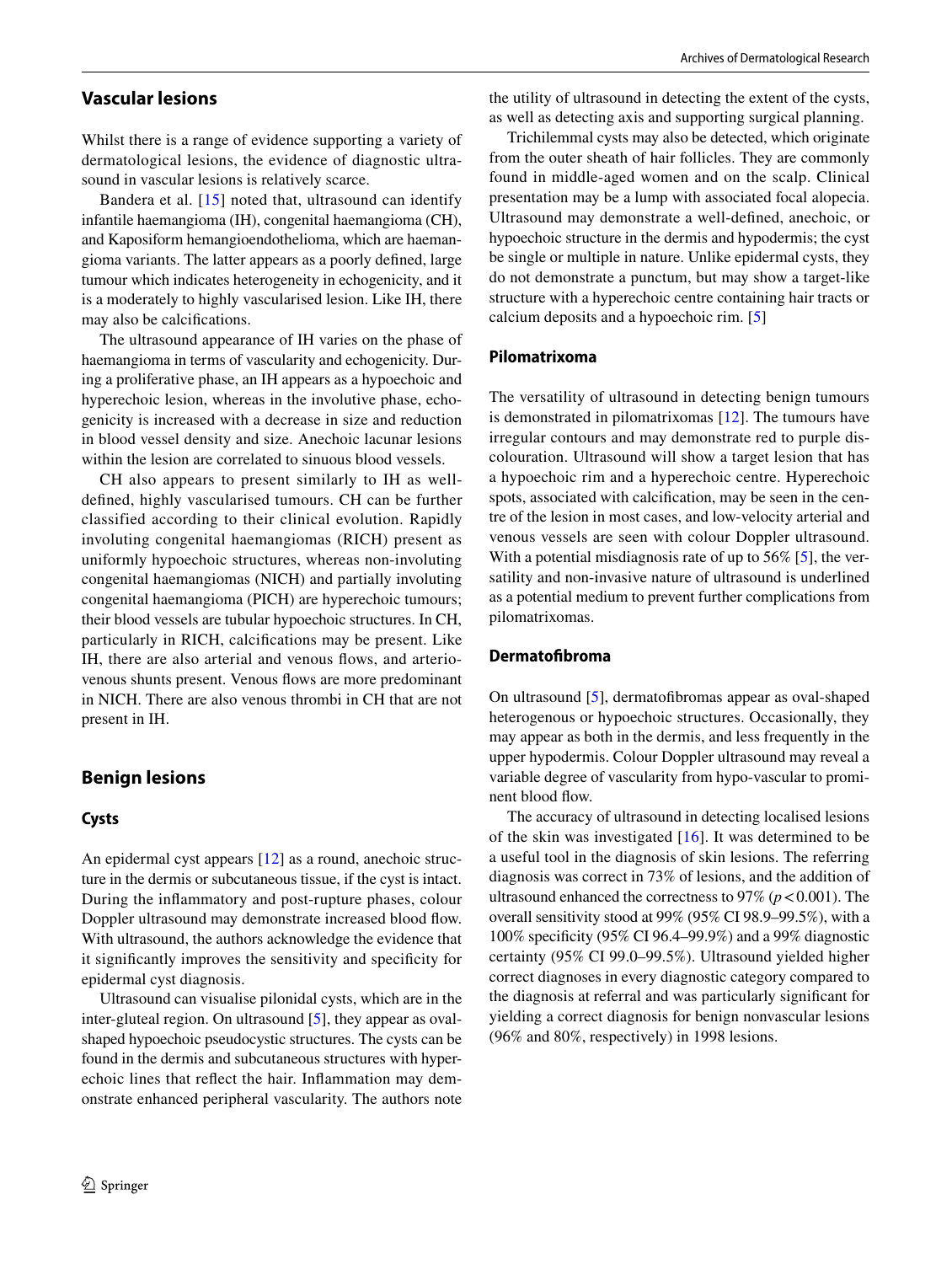# **Infammatory dermatoses**

A systematic review [[17\]](#page-5-3) investigated the role of ultrasound in nail disease in patients with psoriasis and psoriatic arthritis. When compared to healthy controls, there were more nail lesions in patients with psoriasis and psoriatic arthritis (10%; 48.8–77.8%; 46–54%, respectively). A similar pattern emerged for patients with clinical nail disease: there were more lesions detected with ultrasound (57/101; 56.4%) compared to clinical assessment  $(6/68; 8.8\%); p < 0.0001$ . Statistical analysis yielded favourable similarities between ultrasound and clinical assessment for nail disease (kappa value  $=0.79$  for psoriatic arthritis patients and controls; *p* < 0.001). The authors also reported that patients with psoriasis and/or psoriatic arthritis who had an ultrasound assessment had an increased thickness of the nail plate, bed and matrix compared to controls. For resistive index (RI) measurements, psoriasis patients presented with statistically higher nail-fold vessel values compared to healthy controls.

The authors of a review [[18](#page-5-4)] found trials focusing on monitoring lesional structures, blood flow and dermal thickness in localised scleroderma. The results highlighted decreased dermal thickness and hyperaemia, and after treatment, the increased echogenicity of active lesions disappeared. The authors noted a study which demonstrated the potential for ultrasound to diferentiate the stages of localised scleroderma: moderate or severe sclerosis of localised scleroderma as well as active lesions would demonstrate hyperechogenicity, correlating with histology; and atrophic lesions would demonstrate hypoechogenicity.

Skin involvement in systemic scleroderma has also been reviewed [[19](#page-5-5)]. The authors explored a range of ultrasound measurements vascularity against the global and site-specifc modifed Rodnan thickness score (MRSS). For correlation between ultrasound skin thickness and the MRSS in 5 skin sites, there was a mild to moderate positive correlation (*r*=0.37 [*P*<0.001] to 0.72 [*P*<0.001]) in 4 studies. In another study, there was a signifcant positive correlation in the fngers (*r*=0.698 [*P*<0.001] and rs=0.645 [*P*<0.001]) for the right and left sides, respectively, but was not reproduced in 2 other studies. It is important to note the inconsistency and variation in the skin sites across the studies. Whilst there was excellent inter-rater and intra-rater reproducibility, this was only assessed by a small number of studies. The authors also note that there were no evaluations of criterion validity of ultrasound assessment of the skin. Ultimately, it was concluded, it was difficult to lend support to the use of ultrasound in skin assessment in systemic scleroderma due to data heterogeneity.

# **Conclusion**

Advancements in ultrasound technology have paved the way for this modality to have an increasing presence in diagnostic dermatology and to provide the dermatologist with a useful adjunct alongside their own clinical assessment. The purview of ultrasound in practice is broad, with a particular emphasis on skin cancers. Ultrasound does fall short in demonstrating efficacy for vascular lesions. Therefore, it should be used as an additional tool to help with the diagnosis of skin lesions, but challenges remain in terms of operator competency and inter-operator discrepancies.

# **References**

- <span id="page-4-0"></span>1. Hofer M (1999) Ultrasound teaching manual: the basics of performing and interpreting ultrasound scans. George Thieme, Leipzig
- <span id="page-4-1"></span>2. de Barcaui EO, Carvalho ACP, Lopes FPPL, Piñeiro-Maceira J, Barcaui CB (2016) High frequency ultrasound with color Doppler in dermatology. An Bras Dermatol 91:262–273. [https://doi.org/](https://doi.org/10.1590/abd1806-4841.20164446) [10.1590/abd1806-4841.20164446](https://doi.org/10.1590/abd1806-4841.20164446)
- <span id="page-4-2"></span>3. Ulrich J, Voit MS, Jenderka K-V, Voit C (2014) Sonographic diagnostics in dermatology. JDDG J Dtsch Dermatol Ges 12:1083– 1099. <https://doi.org/10.1111/ddg.12525>
- <span id="page-4-3"></span>4. Mlosek RK, Malinowska S (2013) Ultrasound image of the skin, apparatus and imaging basics. J Ultrason 13(53):212
- <span id="page-4-4"></span>5. Wortsman X (2013) Ultrasound in dermatology: why, how, and when? Semin Ultrasound CT MRI Small Parts Ultrasound 34:177–195.<https://doi.org/10.1053/j.sult.2012.10.001>
- <span id="page-4-5"></span>6. Wortsman X, Alfageme F, Roustan G, Arias-Santiago S, Martorell A, Catalano O, di Santolo MS, Zarchi K, Bouer M, Gonzalez C, Bard R, Mandava A, Gaitini D (2016) Guidelines for performing dermatologic ultrasound examinations by the DERMUS Group. J Ultrasound Med 35:577–580. [https://doi.org/10.7863/ultra.15.](https://doi.org/10.7863/ultra.15.06046) [06046](https://doi.org/10.7863/ultra.15.06046)
- <span id="page-4-6"></span>7. Trelles MA, Martínez-Carpio PA (2014) Attenuation of acne scars using high power fractional ablative unipolar radiofrequency and ultrasound for transepidermal delivery of bioactive compounds through microchannels. Lasers Surg Med 46:152–159. [https://doi.](https://doi.org/10.1002/lsm.22224) [org/10.1002/lsm.22224](https://doi.org/10.1002/lsm.22224)
- <span id="page-4-7"></span>8. Lucas VS, Burk RS, Creehan S, Grap MJ (2014) Utility of highfrequency ultrasound: moving beyond the surface to detect changes in skin integrity. Plast Surg Nurs 34:34–38. [https://doi.](https://doi.org/10.1097/PSN.0000000000000031) [org/10.1097/PSN.0000000000000031](https://doi.org/10.1097/PSN.0000000000000031)
- <span id="page-4-8"></span>9. Catalano O, Roldán FA, Varelli C, Bard R, Corvino A, Wortsman X (2019) Skin cancer: fndings and role of high-resolution ultrasound. J Ultrasound 22:423–431. [https://doi.org/10.1007/](https://doi.org/10.1007/s40477-019-00379-0) [s40477-019-00379-0](https://doi.org/10.1007/s40477-019-00379-0)
- <span id="page-4-9"></span>10. Kleinerman R, Whang TB, Bard RL, Marmur ES (2012) Ultrasound in dermatology: principles and applications. J Am Acad Dermatol 67:478–487.<https://doi.org/10.1016/j.jaad.2011.12.016>
- <span id="page-4-10"></span>11. Marmur ES, Berkowitz EZ, Fuchs BS, Singer GK, Yoo JY (2010) Use of high-frequency, high-resolution ultrasound before mohs surgery. Dermatol Surg 36:841–847. [https://doi.org/10.1111/j.](https://doi.org/10.1111/j.1524-4725.2010.01558.x) [1524-4725.2010.01558.x](https://doi.org/10.1111/j.1524-4725.2010.01558.x)
- <span id="page-4-11"></span>12. Wortsman X (2012) Common applications of dermatologic sonography. J Ultrasound Med 31:97–111. [https://doi.org/10.7863/jum.](https://doi.org/10.7863/jum.2012.31.1.97) [2012.31.1.97](https://doi.org/10.7863/jum.2012.31.1.97)
- <span id="page-4-12"></span>13. Dinnes J, Bamber J, Chuchu N, Bayliss SE, Takwoingi Y, Davenport C, Godfrey K, O'Sullivan C, Matin RN, Deeks JJ, Williams